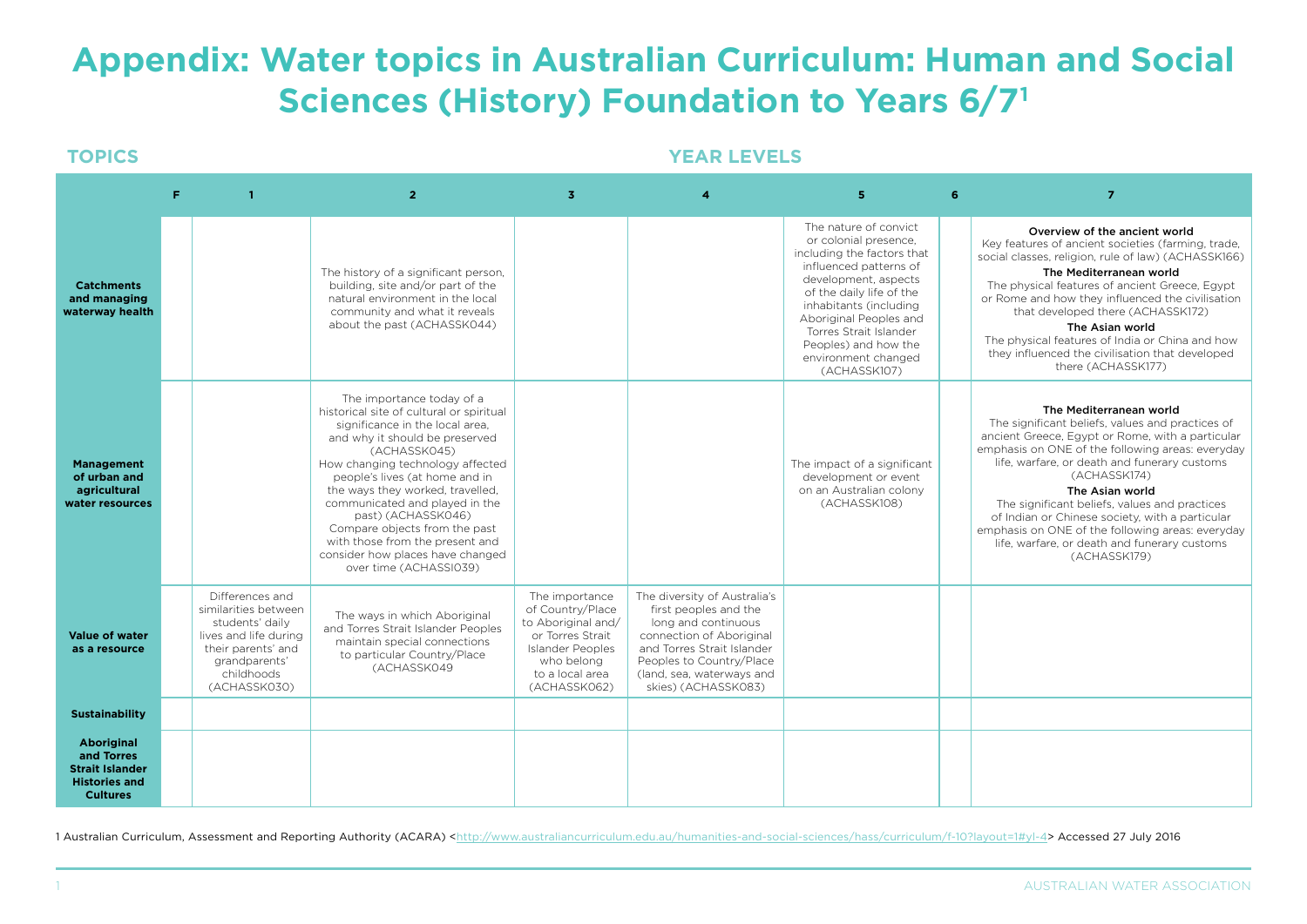## **Appendix: Water topics in Australian Curriculum: History 7–102**

**TOPICS YEAR LEVELS**

|                                                                               | $\overline{7}$                                                                                                                                                                                                                                                                                                                                                                                                                                                                                                                                                                                                                                                                                                                                                                                                                                                                                                                                                                                                                                                                                                                                                                                                                                                                                                                       | 8                                                                                                                                                                                                                                                                                                                                                                                                                                                                                                                                                                                                                                                                                                                                                                                                                                                                                                                                                                                                                                                                                        |
|-------------------------------------------------------------------------------|--------------------------------------------------------------------------------------------------------------------------------------------------------------------------------------------------------------------------------------------------------------------------------------------------------------------------------------------------------------------------------------------------------------------------------------------------------------------------------------------------------------------------------------------------------------------------------------------------------------------------------------------------------------------------------------------------------------------------------------------------------------------------------------------------------------------------------------------------------------------------------------------------------------------------------------------------------------------------------------------------------------------------------------------------------------------------------------------------------------------------------------------------------------------------------------------------------------------------------------------------------------------------------------------------------------------------------------|------------------------------------------------------------------------------------------------------------------------------------------------------------------------------------------------------------------------------------------------------------------------------------------------------------------------------------------------------------------------------------------------------------------------------------------------------------------------------------------------------------------------------------------------------------------------------------------------------------------------------------------------------------------------------------------------------------------------------------------------------------------------------------------------------------------------------------------------------------------------------------------------------------------------------------------------------------------------------------------------------------------------------------------------------------------------------------------|
| <b>Catchments and managing</b><br>waterway health                             | Depth study: The Mediterranean world<br>Students investigate ONE of these Mediterranean societies in depth: Egypt or Greece or Rome.<br>Physical features of ancient Egypt (such as the River Nile) and how they influenced the<br>civilisation that developed there (ACDSEH002)<br>Physical features of ancient Greece (such as its mountainous landscape) and how they influenced<br>the civilisation that developed there (ACDSEH003)<br>Physical features of ancient Rome (such as the River Tiber) and how they influenced the<br>civilisation that developed there (ACDSEH004)<br>The Asian world<br>Students investigate ONE of these Asian societies in depth: India or China<br>Physical features of India (such as fertile river plains) and how they influenced the civilisation that<br>developed there (ACDSEH006)<br>Physical features of China (such as the Yellow River) and how they influenced the civilisation that<br>developed there (ACDSEH005)                                                                                                                                                                                                                                                                                                                                                                |                                                                                                                                                                                                                                                                                                                                                                                                                                                                                                                                                                                                                                                                                                                                                                                                                                                                                                                                                                                                                                                                                          |
| <b>Management of urban water</b><br>resources                                 | Overview content for the <b>ancient world</b> (Egypt, Mesopotamia, Persia, Greece, Rome, India, China<br>and the Maya) includes:<br>Key features of ancient societies (farming, trade, social classes, religion, rule of law)<br>(ACOKFH003)<br>Depth study: The Mediterranean world<br>Students investigate ONE of these Mediterranean societies in depth: Egypt or Greece or Rome.<br>Physical features of ancient Egypt (such as the River Nile) and how they influenced the<br>civilisation that developed there (ACDSEH002)<br>Physical features of ancient Greece (such as its mountainous landscape) and how they influenced<br>the civilisation that developed there (ACDSEH003)<br>Physical features of ancient Rome (such as the River Tiber) and how they influenced the<br>civilisation that developed there (ACDSEH004)<br>The Asian world<br>Students investigate ONE of these Asian societies in depth: India or China<br>Significant beliefs, values and practices of Indian society, with a particular emphasis on ONE of<br>the following areas: everyday life, warfare, or death and funerary customs (ACDSEH045)<br>Significant beliefs, values and practices of Chinese society, with a particular emphasis on ONE of<br>the following areas: everyday life, warfare, or death and funerary customs (ACDSEH042) | Overview of content for the ancient to modern world includes key features of the<br>medieval world (ACOKFH009)<br>Depth study: The Asia-Pacific world<br>Angkor/Khmer Empire (c.802 - c.1431)<br>Students investigate ONE of these Asia-Pacific societies in depth: the Angkor/Khmer<br>Empire or Shogunate Japan or the Polynesian expansion across the Pacific. N.B.<br>Where appropriate, this depth study may include some reference beyond the end of<br>the period c.1750.<br>The way of life in the Khmer Empire, including, social, cultural, economic and political<br>features (including the role of the king) (ACDSEH011)<br>Cultural achievements of the Khmer civilisation, including its system of water<br>management and the building of the temples of Angkor (ACDSEH061)<br>Reasons for Angkor's rise to prominence, including wealth from trade and agriculture<br>(ACDSEH060)<br>Theories of the decline of Angkor, such as the overuse of water resources, neglect<br>of public works as a result of ongoing war, and the effects of climate change<br>(ACDSEH062) |
| <b>Sustainability</b>                                                         |                                                                                                                                                                                                                                                                                                                                                                                                                                                                                                                                                                                                                                                                                                                                                                                                                                                                                                                                                                                                                                                                                                                                                                                                                                                                                                                                      |                                                                                                                                                                                                                                                                                                                                                                                                                                                                                                                                                                                                                                                                                                                                                                                                                                                                                                                                                                                                                                                                                          |
| <b>Aboriginal and Torres Strait</b><br><b>Islander Histories and Cultures</b> |                                                                                                                                                                                                                                                                                                                                                                                                                                                                                                                                                                                                                                                                                                                                                                                                                                                                                                                                                                                                                                                                                                                                                                                                                                                                                                                                      |                                                                                                                                                                                                                                                                                                                                                                                                                                                                                                                                                                                                                                                                                                                                                                                                                                                                                                                                                                                                                                                                                          |